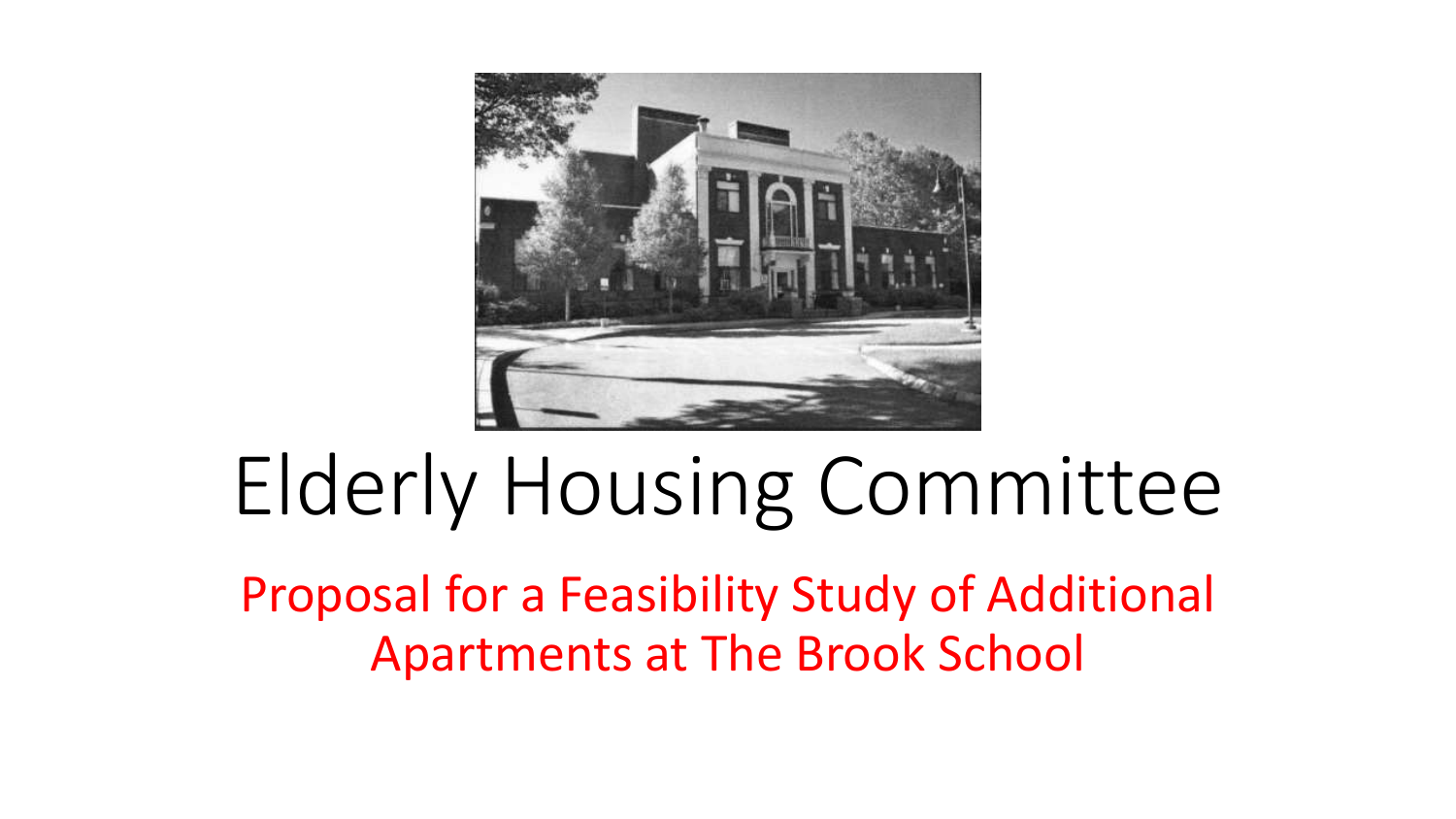# Why: Weston Needs More Affordable and Elderly Housing

- **Weston's over 65 population is Town's fastest growing demographic**
- **Available housing is 137 units**
- **In 2030 need minimum of 220 units**
- **Must add 6 units/year for 15 years.**

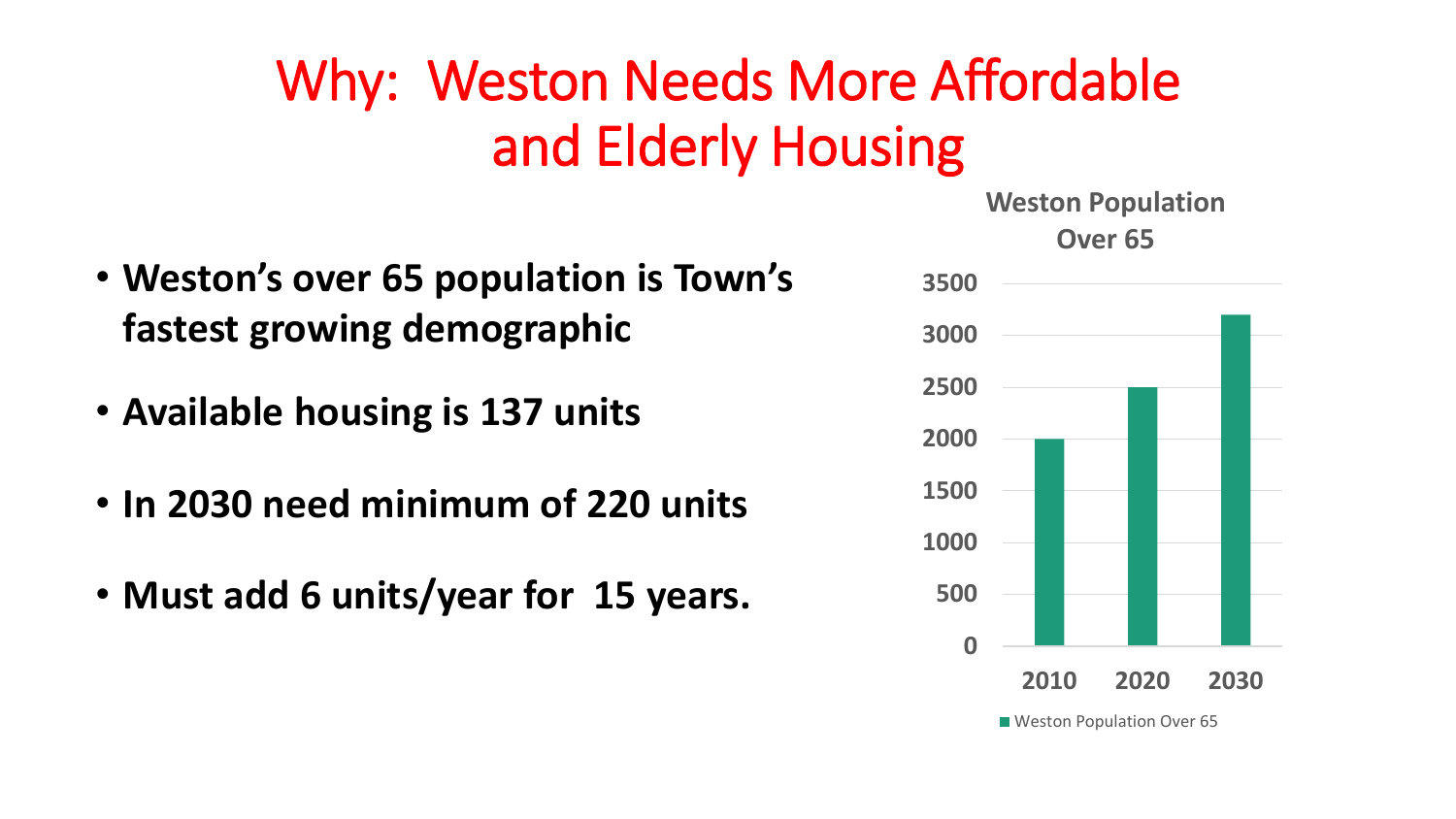# Opportunities for New Affordable and Elderly Housing On The Brook School Campus

|           |                                                            | Number of<br><b>Units</b> | <b>Estimated</b><br><b>Cost</b> |  |
|-----------|------------------------------------------------------------|---------------------------|---------------------------------|--|
| $\bullet$ | <b>Building C Addition:</b><br><b>Rebuilding 4th Floor</b> | 6                         | \$3.0 M                         |  |
| $\bullet$ | <b>New Construction on</b><br><b>Adjacent Land</b>         | 14(?)                     | $$4 - 5 M$                      |  |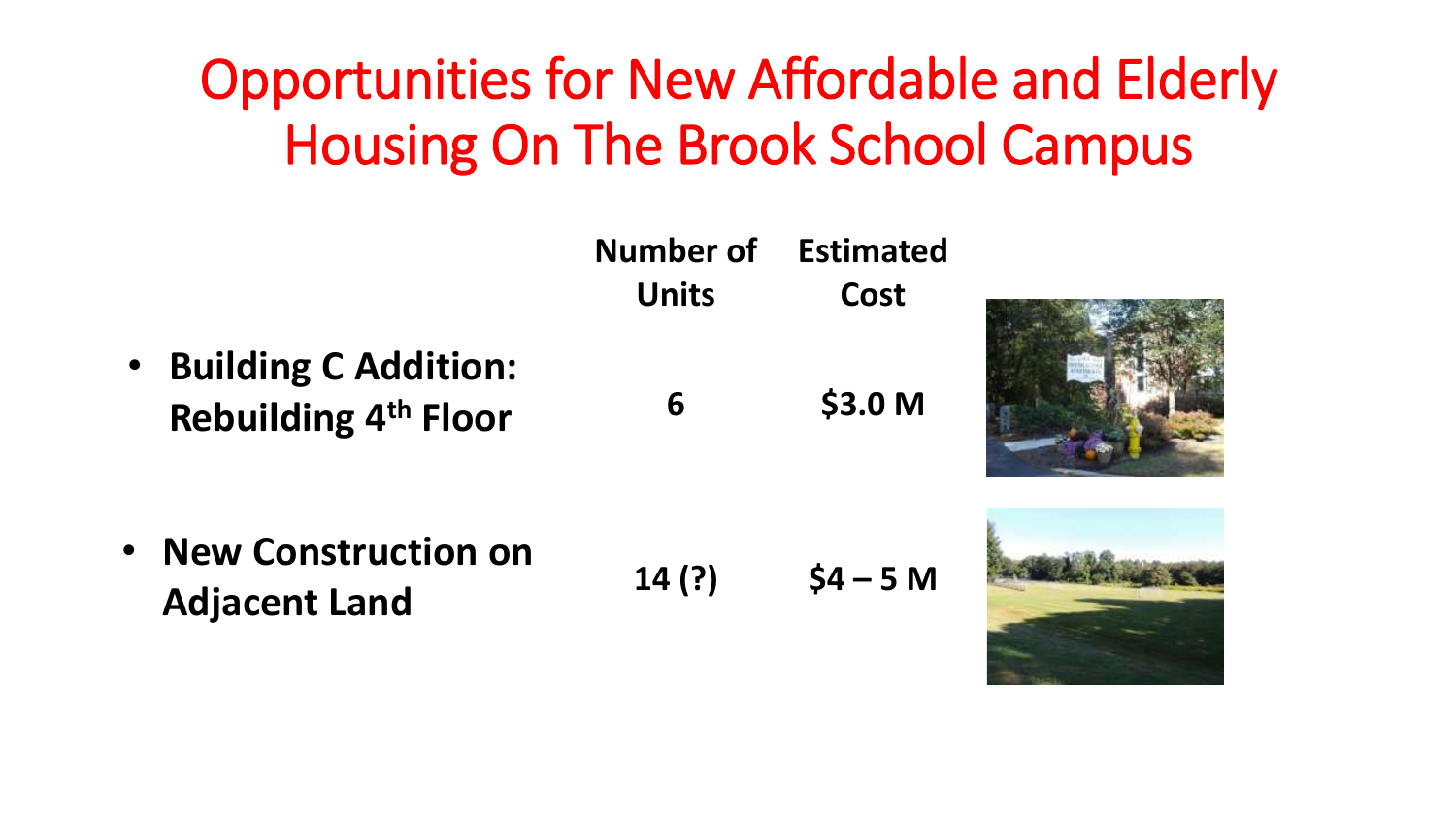#### Brook School Campus Expansion Options

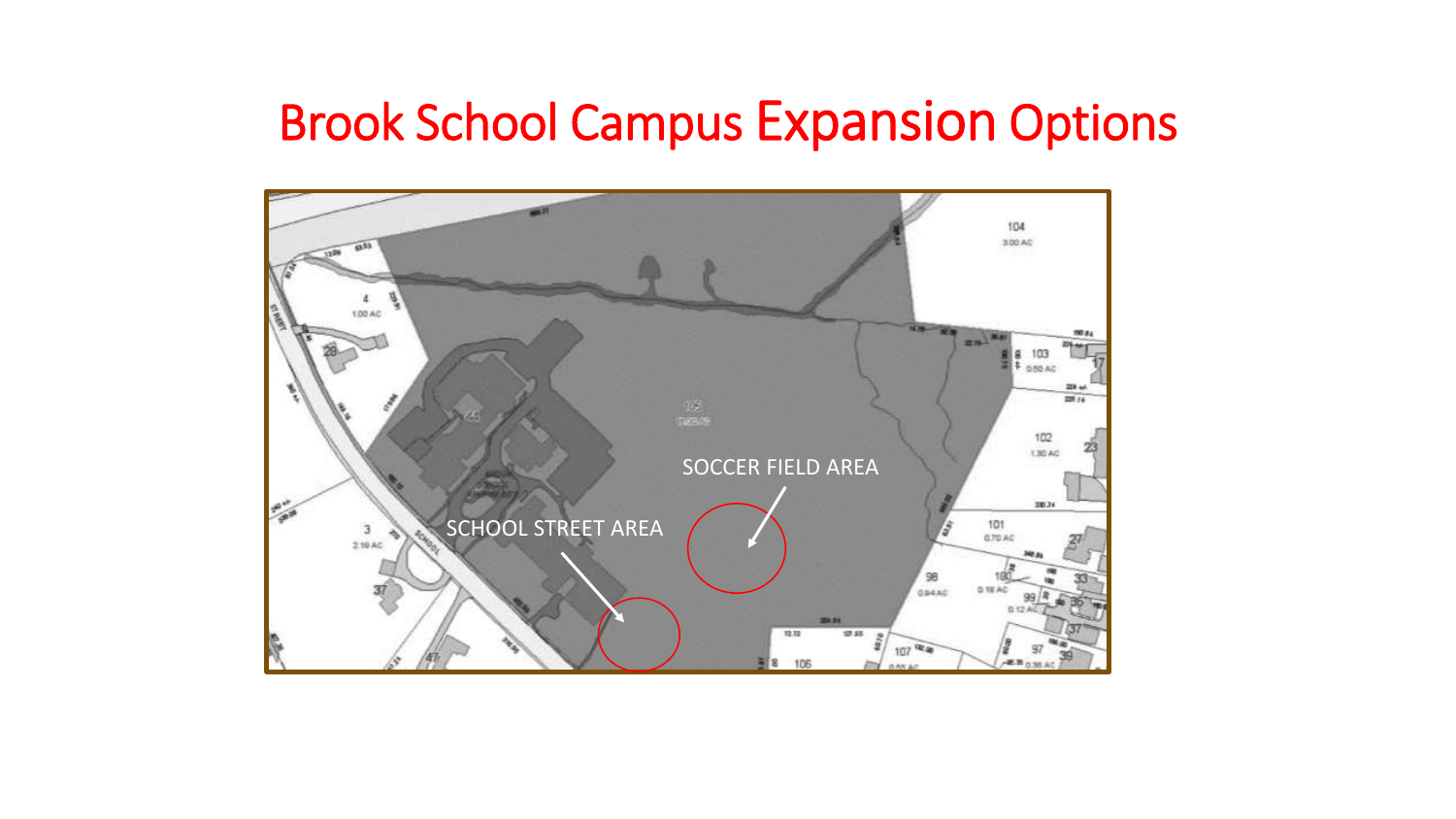## Critical Issues for Site and Neighborhood

- **Physical and legal constraints on number of units.**
- **Siting options**
- **Septic options**
- **Traffic impact**
- **Impact on open space**
- **Impact on abutters : Visual and psychological**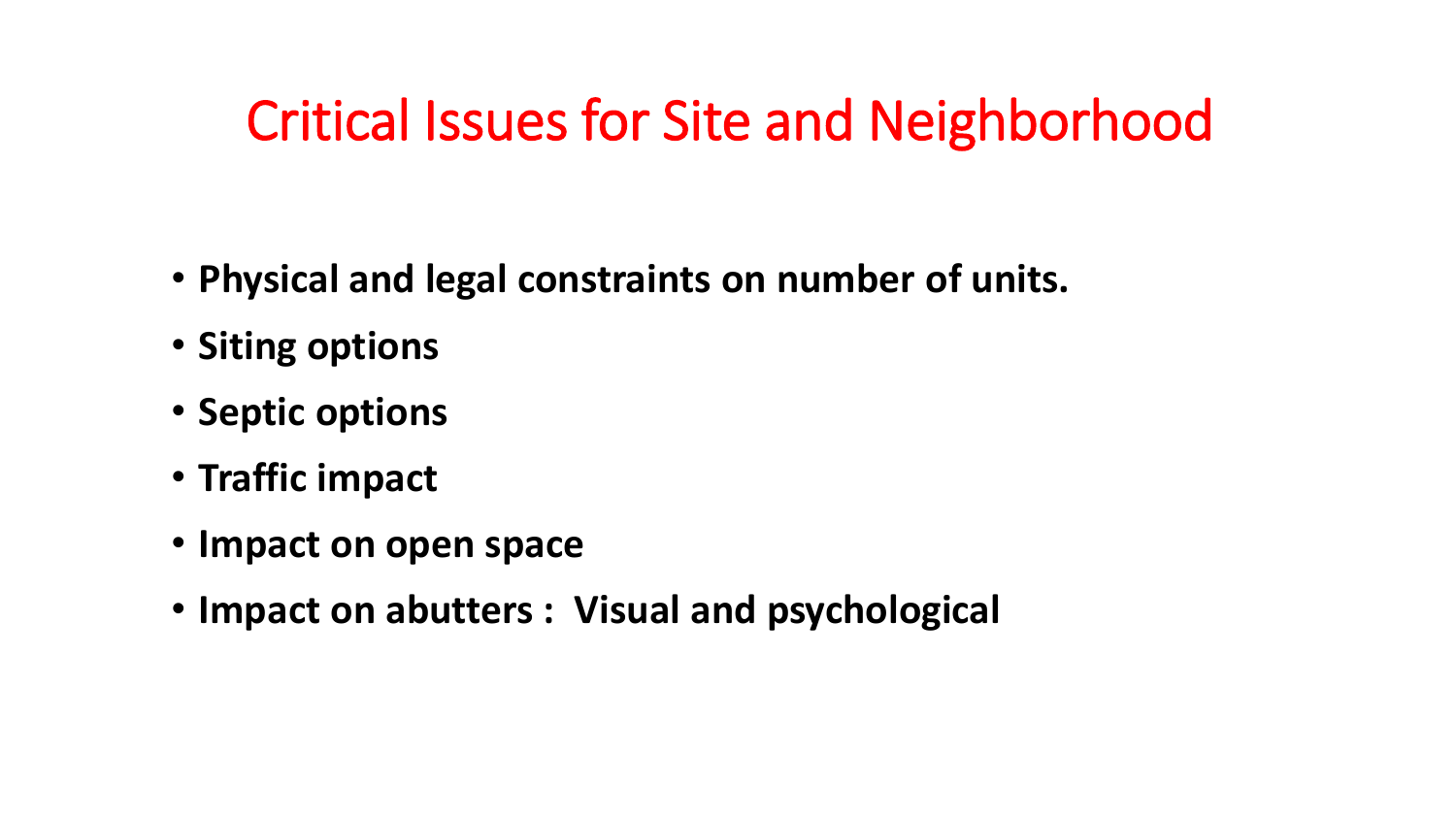## Proposal Specifics

- **Review previous and related studies and documentation.**
- **Recommend a specific site with detailed justification.**
- **Provide alternative building concepts and construction costs.**
- **Establish and maintain communication and project visibility with stakeholders**
- **Special emphasis on inclusion of Brook School residents and abutters at all stages of the process**